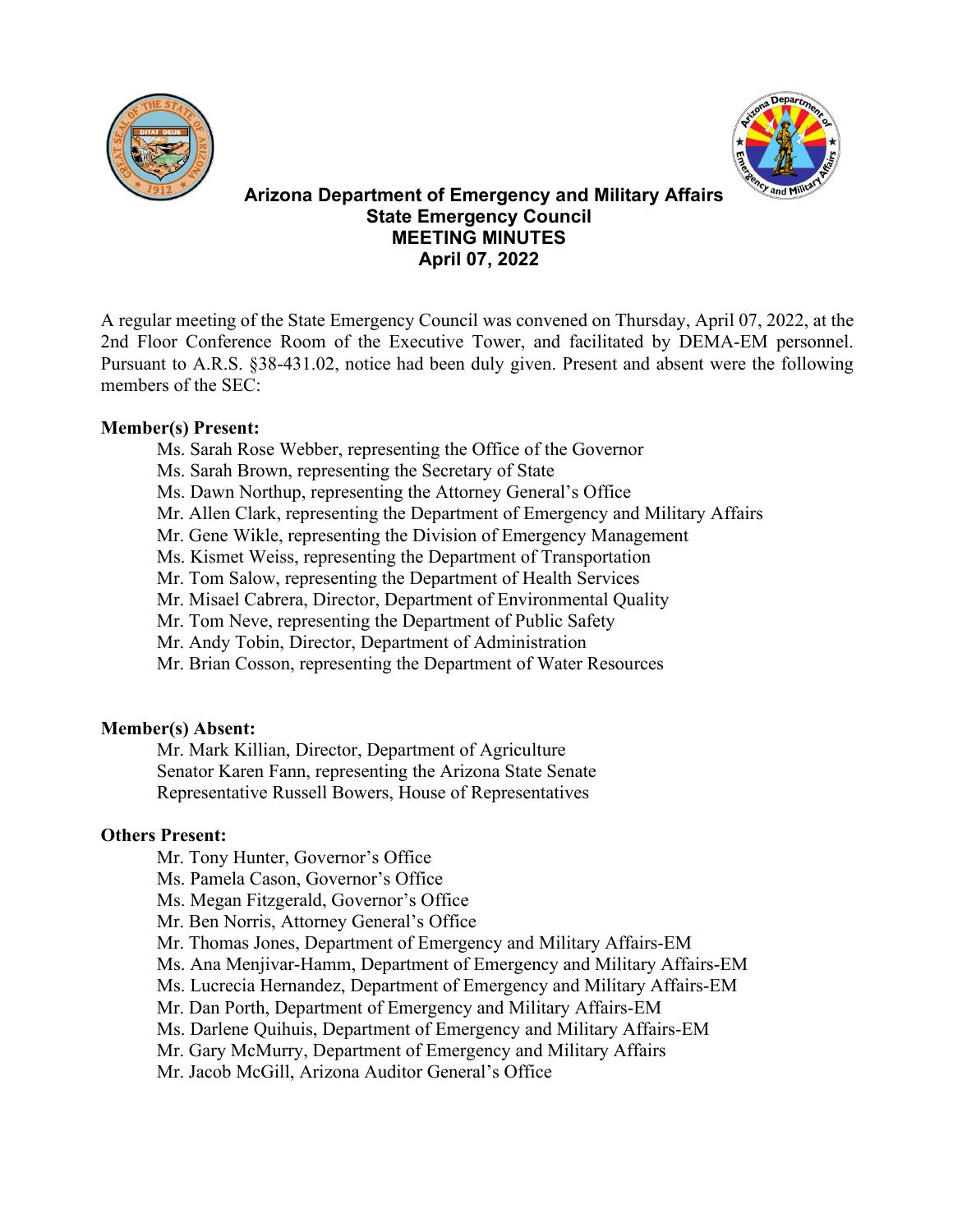## **REGULAR BUSINESS**

## **WELCOME AND INTRODUCTIONS**

Ms. Sarah Rose Webber called the meeting to order at 10:31 a.m. A quorum was present.

Ms. Sarah Rose Webber led a discussion on current events.

#### **GENERAL BUSINESS**

#### **APPROVAL OF MINUTES**

Mr. Allen Clark called to approve the June 22, 2021, meeting minutes as submitted. A **motion** was made to accept the minutes by Mr. Andy Tobin. Motion was **seconded** by Mr. Misael Cabrera. **(Motion passed unanimously)** 

#### **STATUS OF OPEN STATE EMERGENCIES**

Details of each open emergency were provided to the Council.

Upon request, DEMA-EM staff provided clarification of the effects of Governor's March 13, 2022, Termination of Emergency for COVID-19. The Termination ended the State's "emergency response operational period" for COVID -19. It did not end the Recovery phase of the declaration, or DEMA's responsibilities to coordinate with FEMA, or for applicants to recoup eligible costs under FEMA's Public Assistance program.

# **EMERGENCIES DECLARED, AMENDED, AND TERMINATED SINCE JUNE 22, 2021 SEC MEETING**

#### **Declarations:**

| SD2201            | July 2021 Coconino Flooding<br>Declaration: July 16, 2021<br>Amended: August 06, 2021                                                   |
|-------------------|-----------------------------------------------------------------------------------------------------------------------------------------|
| SD2202/<br>DR4620 | July 2021 Northern Monsoonal Flooding<br>Declaration: August 06, 2021<br>Presidential Declaration: (FEMA-4620-DR-AZ) September 13, 2021 |
| SD2203            | July 2021 Miami Flooding<br>Declaration: August 06, 2021                                                                                |
| SD2204            | July 2021 Pinal County Flooding<br>Declaration: August 06, 2021                                                                         |
| SD2205            | Gila Bend Flooding<br>Declaration: August 16, 2021<br>Amended: August 24, 2021                                                          |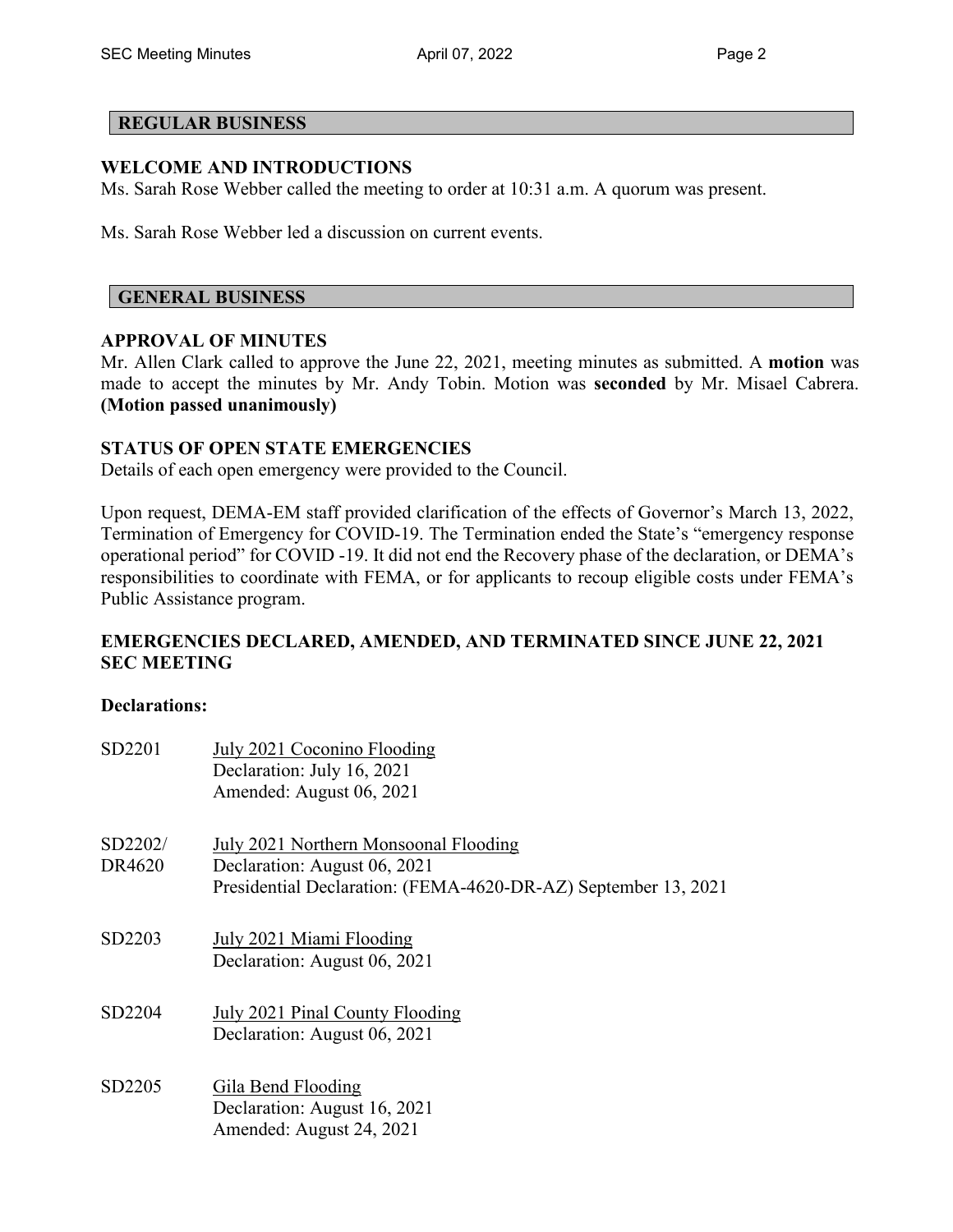| SD2206 | <b>August 2021 Coconino Flooding</b><br>Declaration: August 24, 2021 |
|--------|----------------------------------------------------------------------|
| SD2207 | <b>Cattle Tank Road Flooding</b><br>Declaration: September 08, 2021  |
| SD2208 | July 2021 Monsoonal Roads<br>Declaration: September 28, 2021         |

SD2209 August 2021 Monsoonal Roads Declaration: September 28, 2021

## **Amendments:**

| SD2103 | 2021 Border Crisis<br>Declaration: April 20, 2021<br>Amended: August 20, 2021                |
|--------|----------------------------------------------------------------------------------------------|
| SD2105 | <b>Telegraph Fire</b><br>Declaration: June 09, 2021<br>Amended: August 08, 2021              |
| SD2106 | <b>Mescal Fire</b><br>Declaration: June 09, 2021<br>Amended: August 20, 2021                 |
| SD2201 | <b>July 2021 Coconino Flooding</b><br>Declaration: July 16, 2021<br>Amended: August 06, 2021 |
| SD2205 | Gila Bend Flooding<br>Declaration: August 16, 2021<br>Amended: August 24, 2021               |

# **Terminations:**

None

# **SUMMARY OF OPEN DISASTER BALANCES**

A summary sheet of open disaster balances was provided to the Council.

# **GOVERNOR'S EMERGENCY FUND BALANCE FISCAL YEAR 2022**

The current FY22 balance is \$2,400,000.00.